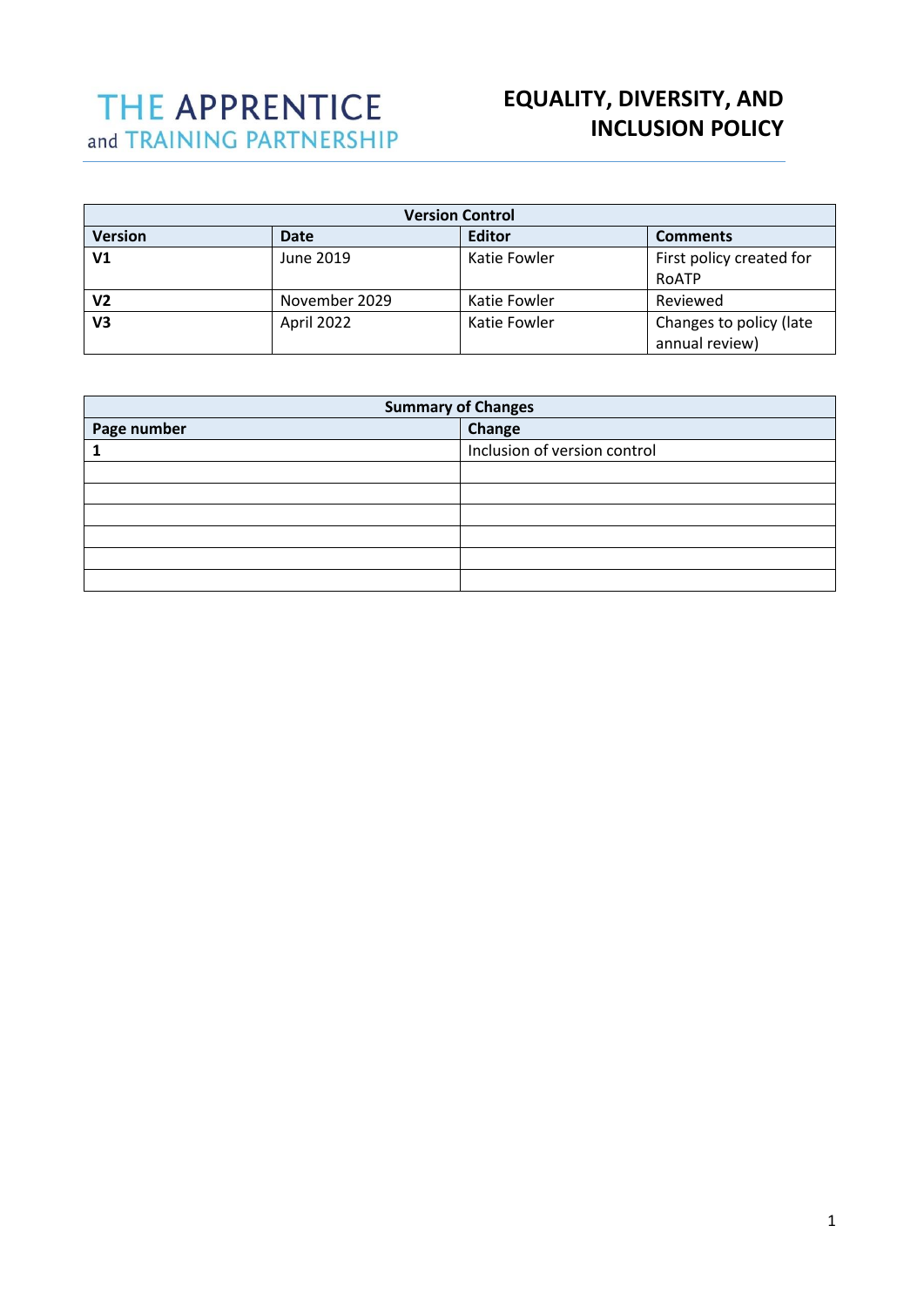# Contents

<span id="page-1-0"></span>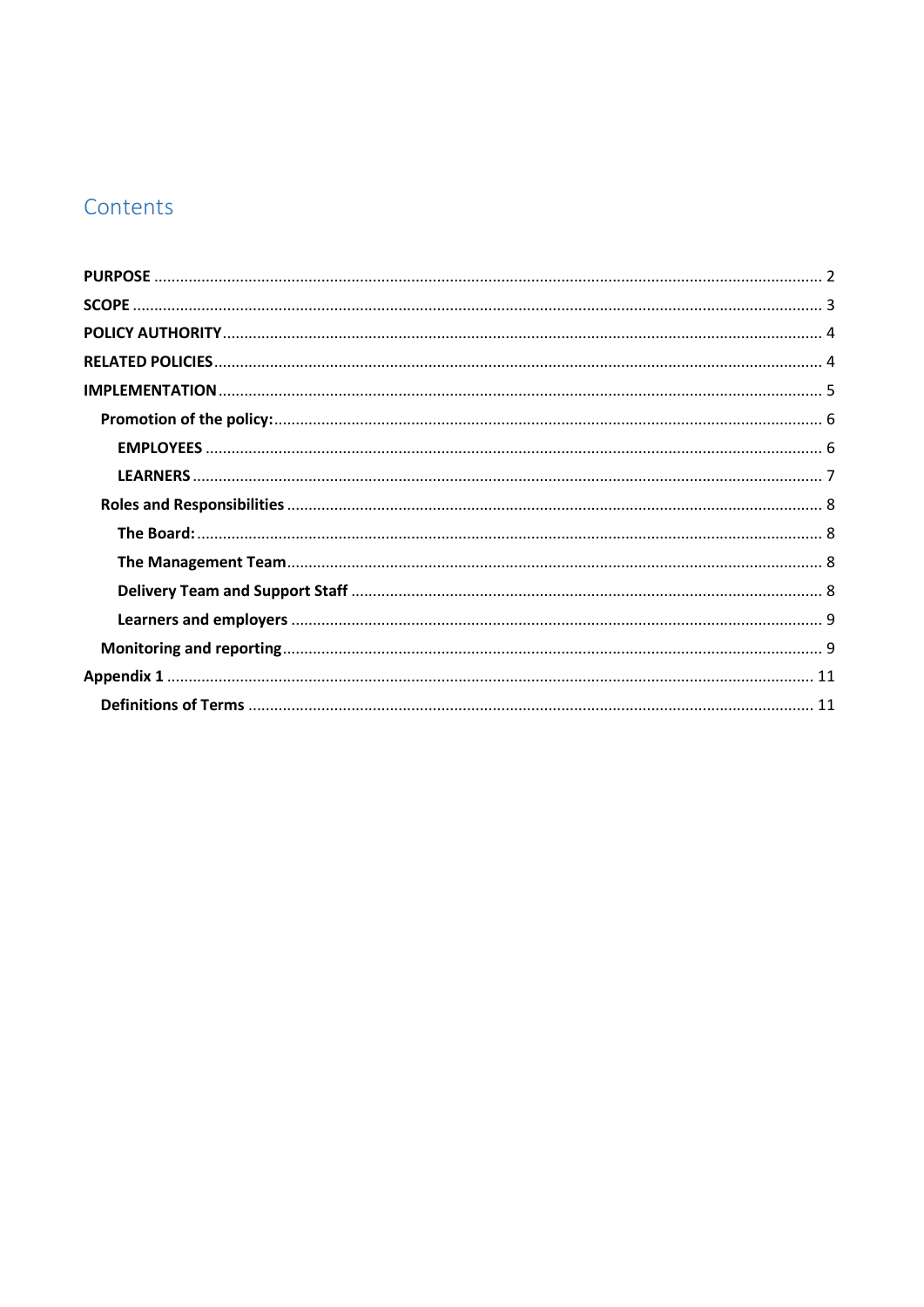## POLICY STATEMENT

The Company is an equal opportunities employer. It is committed to:

Providing equal opportunities through employment including recruitment, training, and promotion of employees; and

Eliminating discrimination and other forms of unacceptable behaviour from the workplace.

This means that all job applicants, employees, clients and third parties will receive equal treatment regardless of gender, sexual orientation, marital or civil partner status, gender reassignment, race, colour, nationality, ethnic or national origin, religion or belief, disability or age (the "Protected Characteristics").

The principle of non-discrimination and equality of opportunity applies equally to the treatment of former staff, visitors, clients, customers, and suppliers by members of the Company's current workforce.

This policy is non-contractual and will be subject to amendment and review as legislation and practice codes are introduced and updated.

All staff have a duty to act in accordance with this policy and treat colleagues with dignity and respect at all times, and not to discriminate against or harass other members of staff, regardless of their status. Staff need to be aware of the sensitivities of others.

## <span id="page-2-0"></span>SCOPE & PURPOSE

This policy applies to The ATP as an organisation and all its employees and is intended to serve both employees and all those served by the ATP.

The Company will not unlawfully discriminate on grounds of gender, sexual orientation, marital or civil partner status, gender reassignment, race, colour, nationality, ethnic or national origin, religion or belief, disability or age, pregnancy, trade union membership, or part-time or fixed-term status.

This policy applies to job advertisements, recruitment and selection, training and development, opportunities for promotion, conditions of service, benefits, facilities and pay, health and safety, conduct at work, grievance and disciplinary procedures and to termination of employment, including redundancy.

Responsibilities:

- Encourage equality and diversity in the workplace
- Create a working environment free of bullying, harassment, victimisation, and unlawful discrimination, promoting dignity and respect for all, and where individual differences and the contributions of all staff are recognised and valued
- Embrace training regarding rights and responsibilities under the equality policy. Responsibilities include staff conducting themselves to help the organisation provide equal opportunities in employment, and prevent bullying, harassment, victimisation, and unlawful discrimination
- Understand that individuals can be held liable for acts of bullying, harassment, victimisation, and unlawful discrimination, in the course of their employment, against fellow employees, customers, suppliers and the public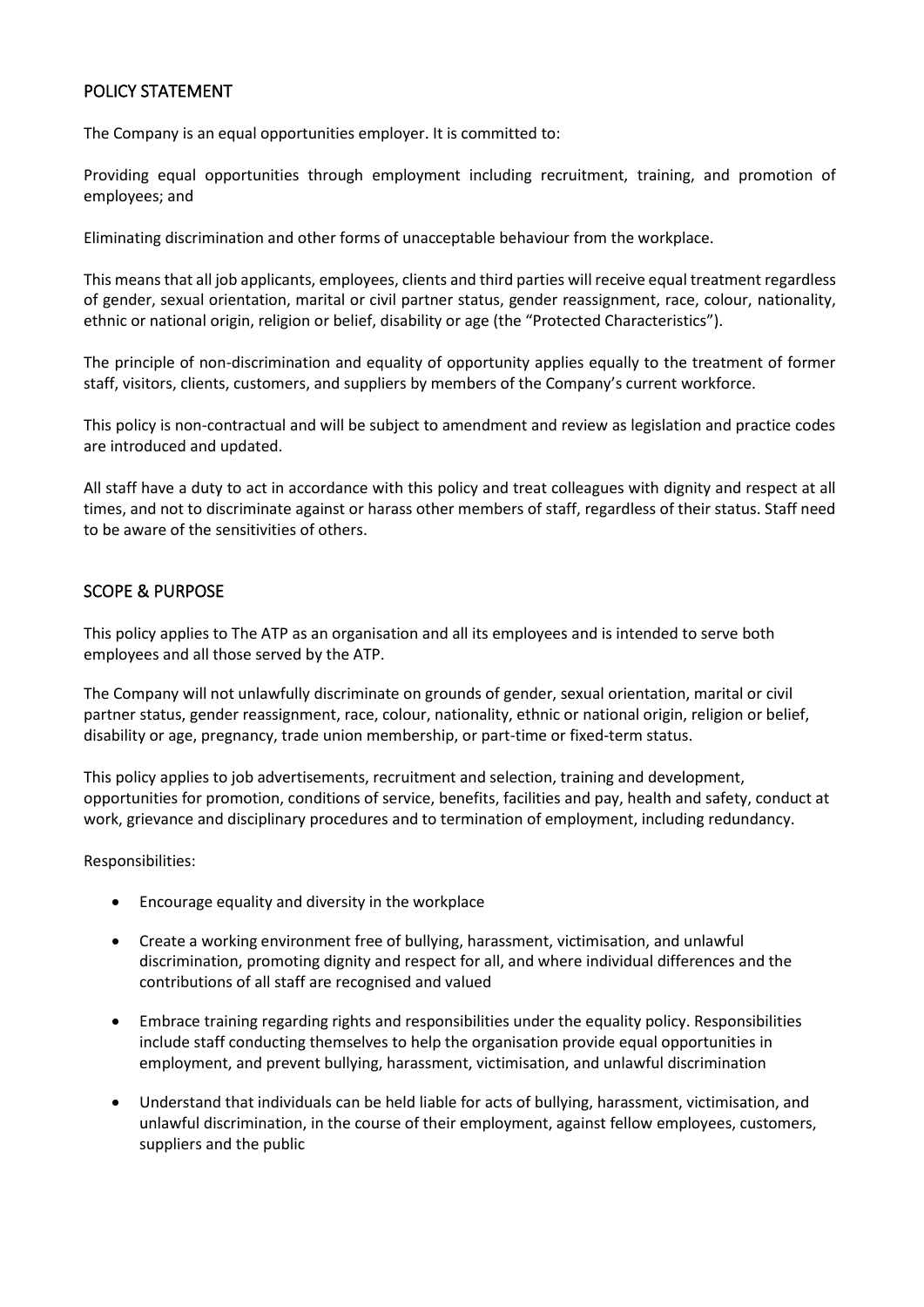- Take seriously complaints of bullying, harassment, victimisation and unlawful discrimination by fellow employees, customers, suppliers, visitors, the public and any others during the organisation's work activities
- Such acts will be dealt with as misconduct under the organisation's grievance and/or disciplinary procedures, and any appropriate action will be taken. Particularly serious complaints could amount to gross misconduct and lead to dismissal without notice
- Sexual harassment may amount to both an employment rights matter and a criminal matter, such as in sexual assault allegations. In addition, harassment under the Protection from Harassment Act 1997 – which is not limited to circumstances where harassment relates to a protected characteristic – is a criminal offence
- Make opportunities for training, development, and progress available to all staff, who will be helped and encouraged to develop their full potential, so their talents and resources can be fully utilised to maximise the efficiency of the organisation
- Decisions concerning staff being based on merit (apart from in any necessary and limited exemptions and exceptions allowed under the Equality Act)
- Review employment practices and procedures when necessary to ensure fairness, and update them and the policy to take account of changes in the law
- Monitor the make-up of the workforce regarding information such as age, gender, ethnic background, sexual orientation, religion or belief, and disability in encouraging equality and diversity, and in meeting the aims and commitments set out in the equality policy
- Monitoring will also include assessing how the equality policy, and any sporting action plan, are working in practice, reviewing them annually, and considering and taking action to address any issues

## <span id="page-3-0"></span>POLICY AUTHORITY

The equality policy is fully supported by the Board of Directors and has been agreed with trade unions and/or employee representatives.

This policy will be reviewed by Board of Directors annually.

## <span id="page-3-1"></span>RELATED POLICIES

This policy must be read in conjunction with:

Grievance and Disciplinary Policy and Procedure (employee handbook)

Details of the organisation's grievance and disciplinary policies and procedures can be found in the employee handbook. This includes with whom an employee should raise a grievance – usually their line manager.

Use of the organisation's grievance and/or disciplinary procedures does not affect an employee's right to make a claim to an employment tribunal within three months of the alleged discrimination

CPD Policy and Procedure For relevant information on Mandatory training.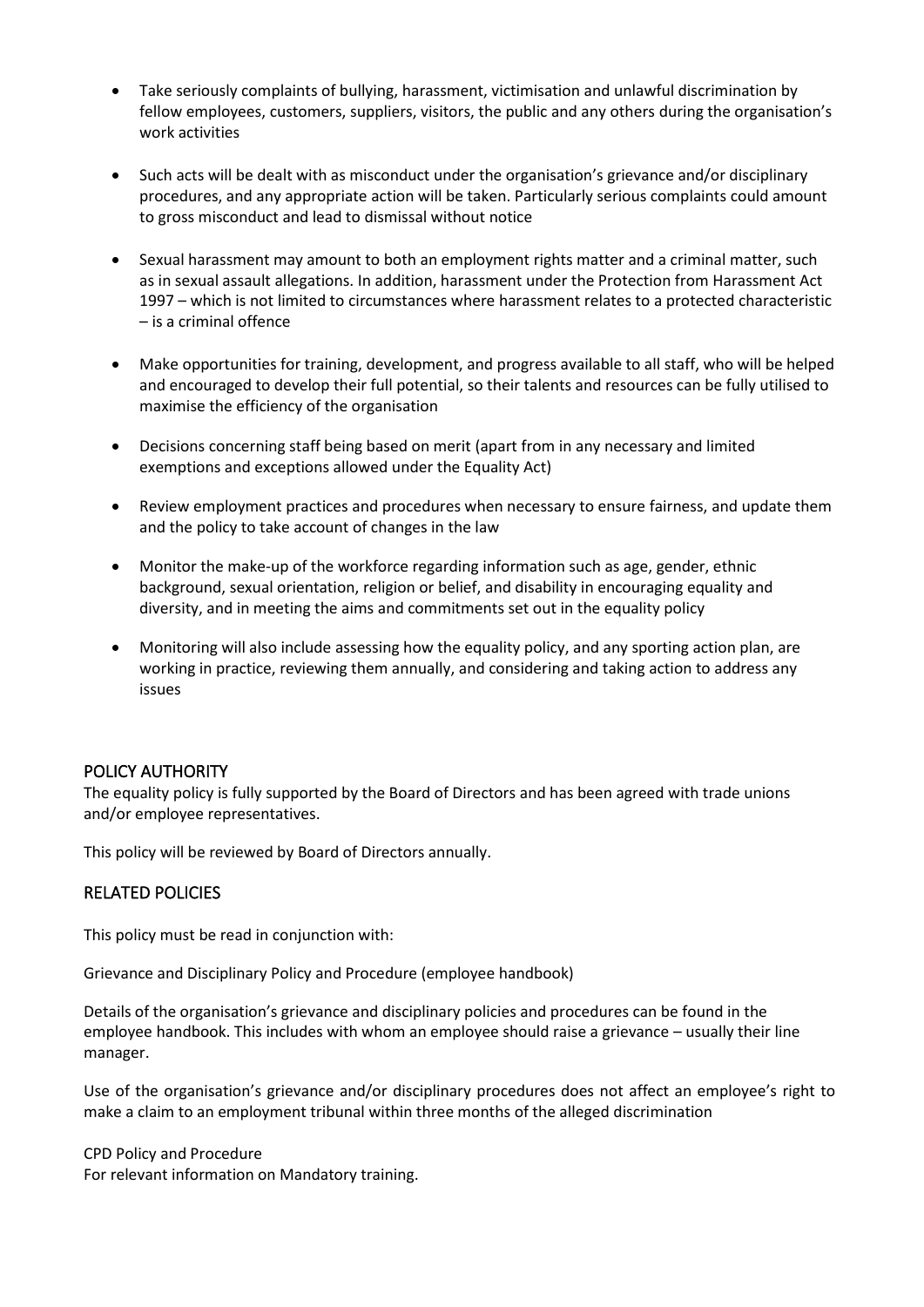## <span id="page-4-0"></span>IMPLEMENTATION

#### **DEFINITIONS**

**Direct Discrimination -** occurs where a person is less favourably treated on the grounds of a Protected Characteristic. For example, rejecting an applicant on the grounds of their race because it is considered they would not "fit in" could be direct discrimination.

**Indirect Discrimination -** occurs where a requirement or condition, which cannot be justified, is applied equally to all groups, but has a disproportionately adverse effect on one group of those with a Protected Characteristic. For example, a height requirement would be likely to eliminate proportionately more women than men. If this criterion cannot be objectively justified for a reason unconnected with sex, it would be indirectly discriminatory on the grounds of sex.

**Victimisation** is less favourable treatment because of action taken to assert legal rights against discrimination or to assist a colleague in that regard.

**Harassment -** occurs when unwanted conduct related to any of the Protected Characteristics takes place with the purpose or effect of violating the dignity of a person and of creating an intimidating, hostile, degrading, humiliating or offensive environment. Harassment may involve physical acts or verbal and nonverbal communications and gestures. It is the affect upon the individual which defines Harassment not necessarily the conduct or the comment.

#### **RECRUITMENT**

The Company recognises the benefits of having a diverse workforce and will take steps to ensure that it attracts and recruits from the widest possible pool of qualified candidates. The Company will ensure that there are equal opportunities in all stages of the recruitment process.

Selection criteria and processes will not discriminate unjustifiably on grounds of a Protected Characteristic. All recruitment agencies acting for the Company are aware of its requirement not to discriminate and to act accordingly.

Job advertisements will contain a brief statement that the Company is an equal opportunities employer and any publicity relating to the Company and its employment opportunities will refer to the Equal Opportunities Policy.

Where appropriate, staff responsible for recruitment will receive training in equal opportunities and guidance will be available to all staff.

#### **PROMOTION**

Promotion and other employment opportunities, such as transfer opportunities, are open and accessible to all based solely on merit, without regard to a staff member's Protected Characteristic.

#### **TRAINING**

All staff will have equal access to training and other career development opportunities appropriate to their experience and abilities. Access to these opportunities will be made without regard to member of staff's Protected Characteristic

#### **EMPLOYEE RESPONSIBILITIES**

All staff have a personal responsibility to ensure that the Company's equal opportunities policy is observed and complied with.

All questions which relate to this policy should be addressed to a Director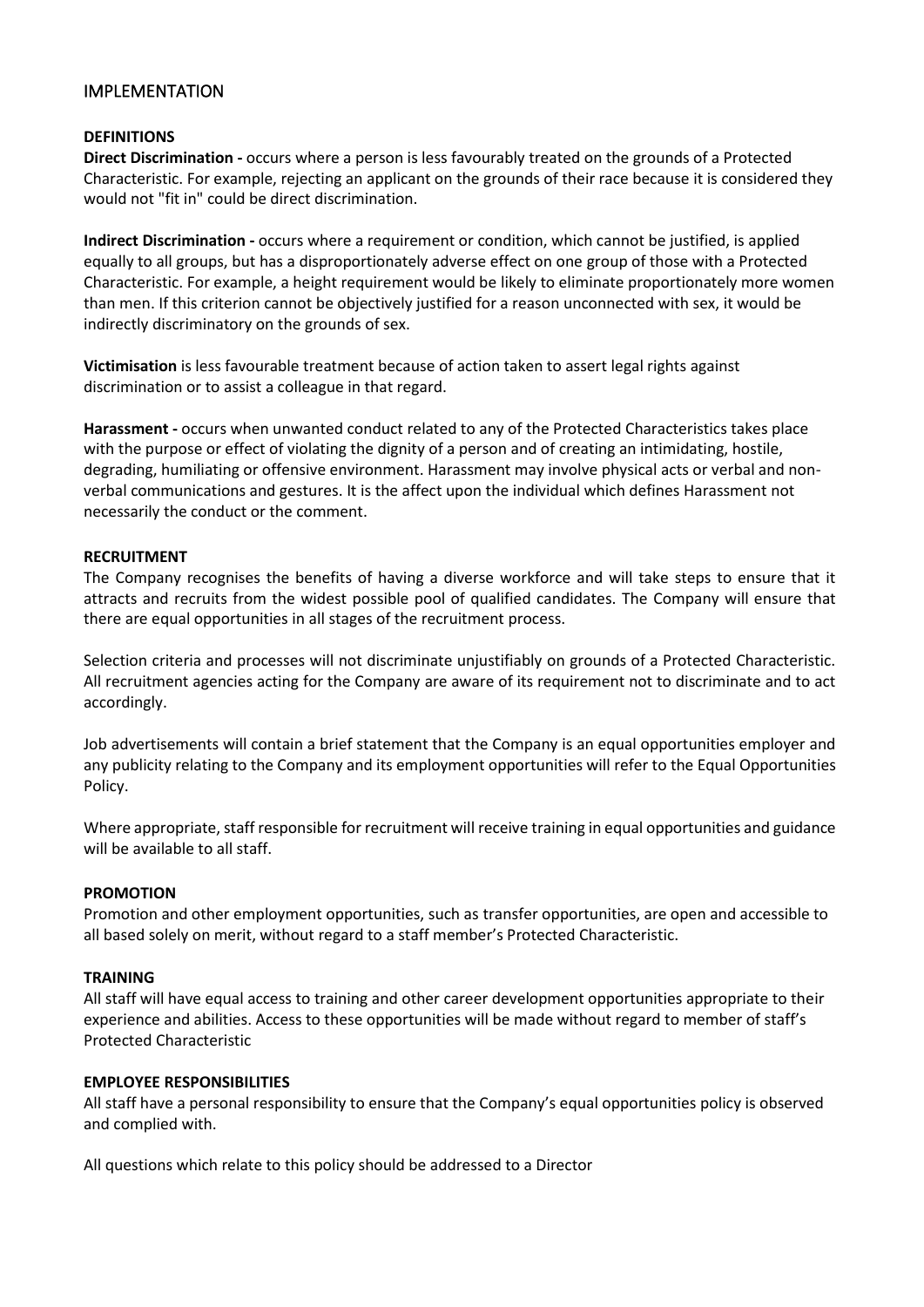#### **BREACHES**

If a member of staff believes that he/she may have been disadvantaged or harassed on any of the unlawful grounds, he/she is encouraged to raise the matter through the Company's grievance procedure. Allegations regarding potential breaches of this policy will be treated in confidence and investigated in accordance with the relevant procedure. Employees who make such allegations in good faith will not be victimised or treated less favourably as a result. False allegations of a breach of this policy which are found to have been made in bad faith will, however, be dealt with under the disciplinary procedure.

If, after investigation, the employee is proven to have harassed any other worker on the grounds of a Protected Characteristic or otherwise acts in breach of this policy, the employee will be subject to disciplinary action. In many cases, such behaviour may constitute gross misconduct and, as such, may result in summary dismissal. The Company will always take a strict approach to serious breaches of this policy.

As this policy applies equally to the Company's employees' relations with visitors, clients, customers and suppliers, if, after investigation, the employee is proven to have discriminated against or harassed a visitor, client, customer or supplier he/she will also be subject to disciplinary action.

## <span id="page-5-0"></span>Promotion of the policy:

#### <span id="page-5-1"></span>EMPLOYEES

The ATP will inform all employees that an equality and diversity policy is in operation and that they are obligated to comply with its requirements and promote fairness in the workplace. The policy will also be drawn to the attention of funding agencies, stakeholders, customers, learners, and job applicants.

The ATP acknowledges that this policy needs to be supported by a comprehensive programme of training. This involves all stakeholders (the Board, senior management team, staff, delivery team and learners), regardless of their role or their location. Some groups of learners and/or staff will need to receive additional and more specific forms of training than others depending on their roles and on the findings from the ATP's continuous monitoring of equality objectives.

Promoting equality and diversity will be a part of the induction process for all new staff and learners, and training events for all will be publicised and monitored as part of our quality review of staff and learner's development. Training will be provided for managers on this policy and the associated arrangements. All managers who have an involvement in the recruitment and selection process will receive specialist training.

All ATP staff will complete mandatory training for equality and diversity. Please refer to CPD policy for job role specific training and development.

The aim of equality and diversity training is to:

- To ensure potential and current staff, learners and visitors do not experience discrimination.
- To create a positive and inclusive work and study environment for all learners and staff where all members feel valued and respected.
- To raise awareness with regards to discrimination and ensure that all learners, staff, stakeholders, and service users are aware of their responsibilities under the current equality legislation.
- To support the recruitment, retention, progression, and personal and professional development of all our staff and learners.
- To keep updated on equality legislation.

The ATP will deliver an innovative, effective service. This is not possible without investment in our employees.

To recruit and retain a motivated and professional workforce which reflects the local diversity and beyond, we will: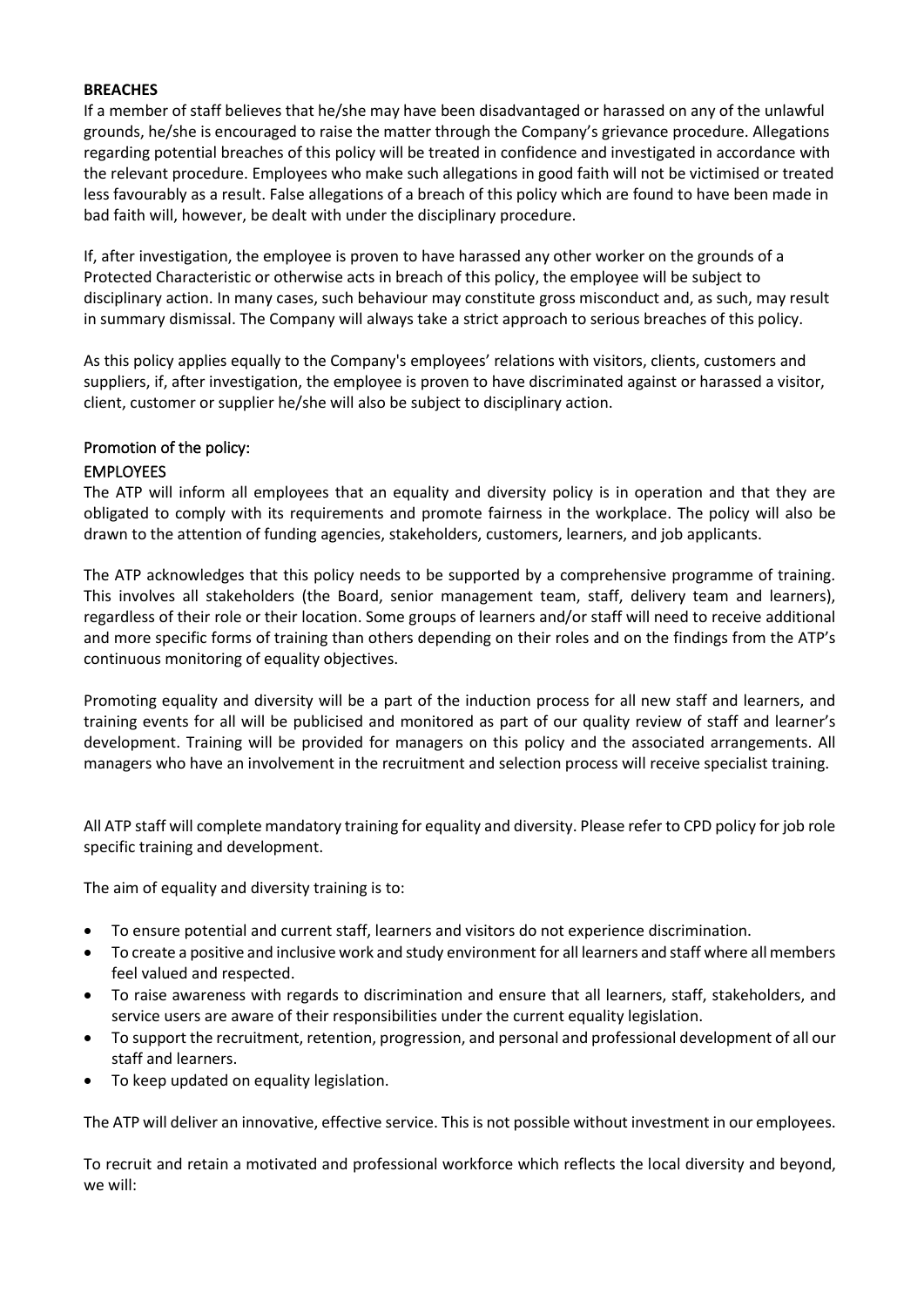- Ensure our human resources policies are fit-for-purpose and review them regularly.
- Act robustly to challenge and eliminate prejudice, bullying or harassment.
- Support recognised trade unions and staff forums.
- Regularly review our workforce monitoring figures and act where appropriate.
- Use a variety of different methods to attract and retain staff from all equality backgrounds.
- Comply with all equalities related employment legislation.
- Make reasonable adjustments for staff with needs.
- Train staff in equality and diversity issues to enable them to carry out their jobs in a way that reflects the ethos of the organisation.
- Encourage open, honest discussion about issues which support personal development and a learning culture.
- Continue to develop a workforce that is reflective of the diverse mix of the area.
- Monitor data on ethnicity, gender, age, and disability in relation to applications for jobs, appointments, and the staff profile
- Identify trends so that any unreasonable imbalances can be addressed appropriately
- Monitor the attendance of staff at professional development and training ensuring teaching staff complete a minimum of PTTLS qualification and encourage self-reflection, good practice
- Conduct an annual self-assessment to establish progress in equality and diversity.
- Staff will be encouraged to consult the **EHRC website** https://www.equalityhumanrights.com on a regular basis and to make themselves aware of the information and guidance there as and when needed. Information in relation to equality and diversity should be discussed at staff training, and be part of the staff induction

#### <span id="page-6-0"></span>LEARNERS

The ATP will provide an effective learning and teaching environment for our learners, whatever the background. To do this, we will:

- Ensure ATP staff review the Equality and Diversity Policy with new learners upon enrolment.
- During the induction process, all new learners complete an online learning module, including equality and diversity
- Ensure learner policies are fit-for-purpose and review them regularly.
- Act robustly to challenge and eliminate prejudice, bullying or harassment.
- Support our learners' feedback as an empowering tool for change.
- Regularly review our learner monitoring figures and act where appropriate.
- Use a variety of different methods to attract and retain learners from all backgrounds.
- Comply with all equalities related legislation.
- Make reasonable adjustments for learners with needs.
- Encourage open, honest discussion about issues which support learners' educational attainment and a learning culture.
- Ensure that course materials, resources and displays celebrate cultural diversity and include positive images of different social and racial groups
- Promote understanding, empathy, and respect for all cultures
- Encourage tolerant discussion of a range of political beliefs and religious conviction when appropriate
- Respect all cultures and where possible or relevant allowing access to quiet areas for those with religious needs.
- Work with a range of external groups of all religions, beliefs and cultures, ensuring learners and other users of our services aware of behaviour which amount to discrimination, harassment or victimisation and that such behaviour may result in disciplinary action and/or amount to a criminal offence.
- Strive to challenge racism and stereotyping in all its forms as well as negative attitudes or remarks, seeking advice appropriately from organisations representing under-represented groups in the community such as the Equality and Human Rights Commission
- Respond sensitively whenever learners raise concerns on equality and Inclusion in the workplace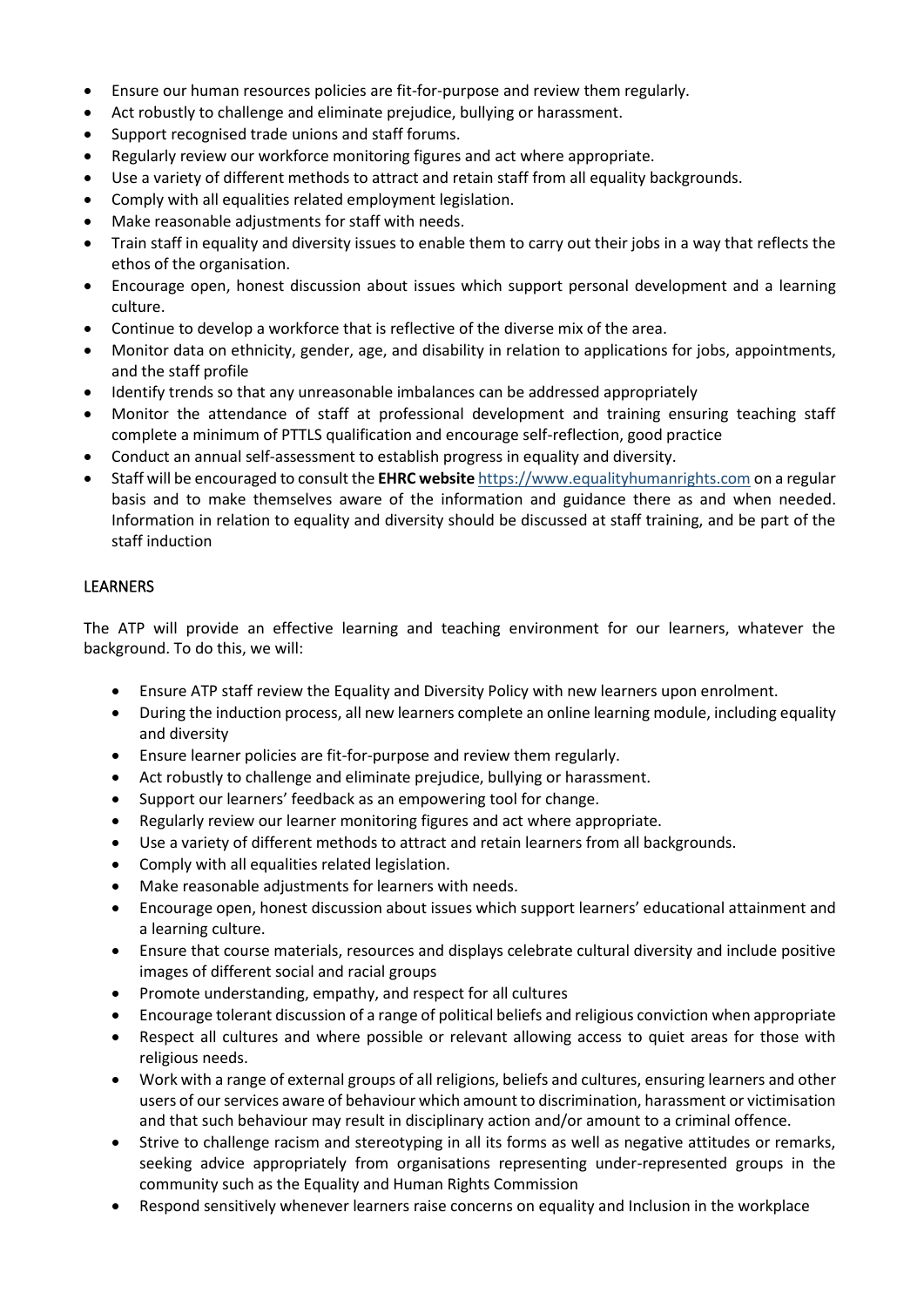• Ensure that all learners know the procedure for making a complaint and provide advice on how to follow the correct Complaints Procedure.

## <span id="page-7-0"></span>Roles and Responsibilities

## <span id="page-7-1"></span>The Board of Directors:

Has overall responsibility for this policy and ultimate accountability for compliance with the organisation's equality obligations. They are responsible for:

- The policy and ensuring all its procedures are followed.
- Promoting commitment to equality.
- Adequate resources are made available for implementation of this policy and its procedures.
- The organisation's development plans foster a positive ethos with regards to diversity and the elimination of discrimination and that strategic plan includes a commitment to equality.
- Receive and respond to reports on recruitment, retention, achievement, and success rates for learners from different backgrounds and to information regarding staff and Equality Analysis (EIAs).

## <span id="page-7-2"></span>The Management Team**:**

- Taking the lead in creating a positive, inclusive environment in which everyone is treated with respect and dignity.
- Overall implementation of our equality commitments and for promoting equality.
- Ensuring that equality procedure is integral to the business planning processes.
- Assessing the impact of any current and future policies in relation to equality.
- Ensuring monitoring information is collected, analysed, and regularly reported.
- Ensuring that the procedures for the recruitment and promotion of staff enshrine best practice in equal opportunities.
- Setting targets in the recruitment and promotion of staff based upon the analysis of monitoring information.
- Embedding equality and diversity into all quality assurance mechanisms:
- Programme/framework reviews.
- Feedback questionnaires.
- Self-assessment reports.
- Observations of teaching, learning and assessment.
- Implementing systems that deal with incidents of discrimination or harassment effectively.
- Setting targets on the recruitment, retention and achievement of learners based upon the analysis of the monitoring information.
- Monitor and report on the recruitment, retention, achievement, and progress of different groups of learners.
- Gather the range of learner quantitative and qualitative information and share this information with relevant parties to ensure it is used effectively to improve equality.
- Gather local information that will help target recruitment of specific groups of learners to programmes.
- Consulting staff, learners, parents and employers on equality and diversity.
- Acting against staff or learners who discriminate for any reason.
- Ensuring that all premises and facilities are accessible.
- Ensuring that the procedures for procurement are inclusive and open to all.

## <span id="page-7-3"></span>Delivery Team and Support Staff

- Consistently challenging and reporting any inappropriate language, behaviour or discrimination by learner, work placement providers, employers, or other members of staff.
- Dealing with equality and diversity incidents and being able to recognise and tackle bias and stereotyping.
- Promoting equality of opportunities, eliminating discrimination, and fostering good relations.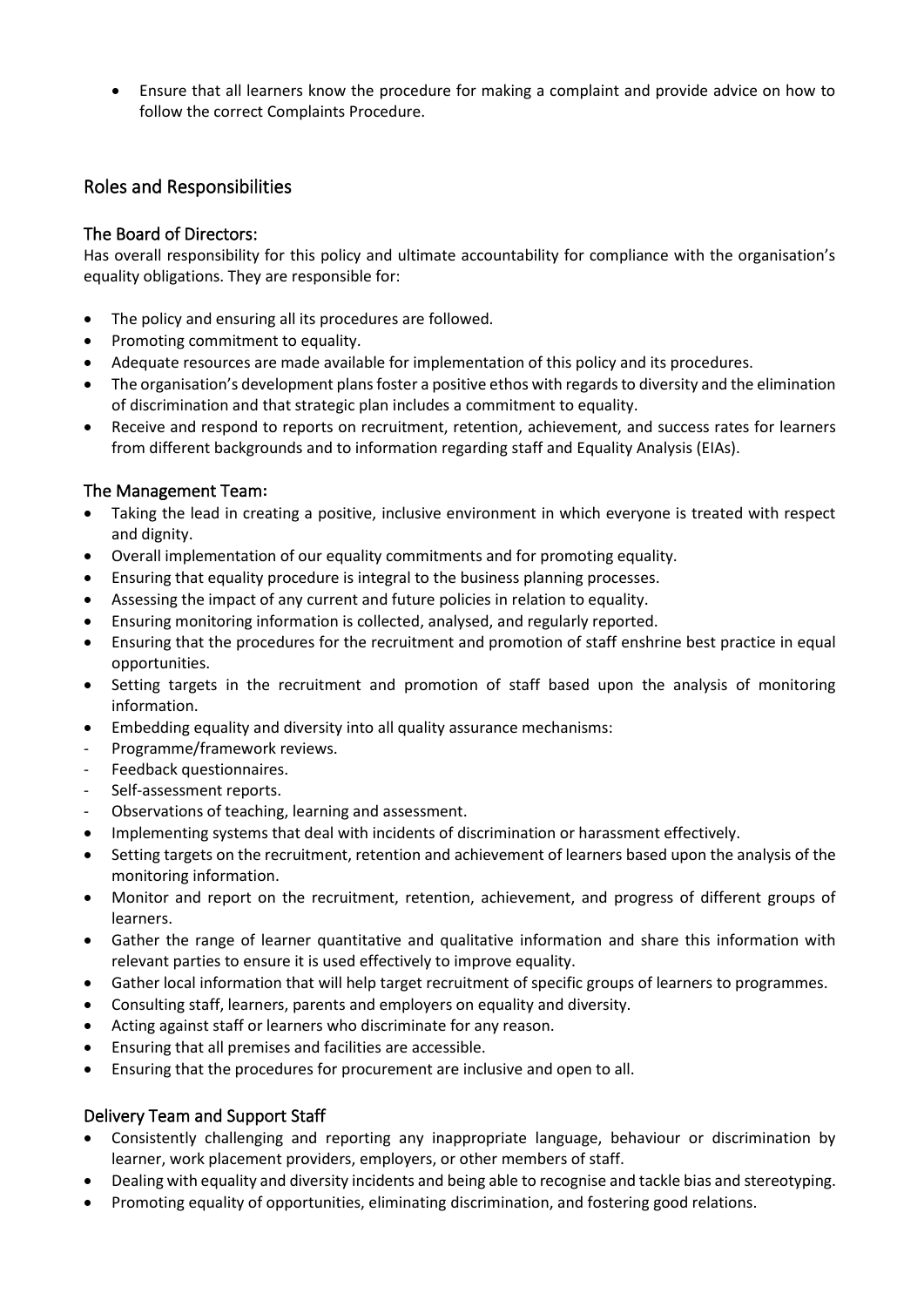- Becoming familiar with the organisation's equality data and trends, knowing their contribution to the overarching targets, and setting targets.
- Keeping up to date with our statutory duties on equality and taking up training and learning opportunities.
- Involving learners in all aspects of decision making.
- Ensuring those responsible for managing teaching and learning have schemes of work and teaching resources that demonstrate sensitivity to issues of equality.
- Promoting a positive working and learning environment that is free from discrimination, harassment or bullying and treat all individuals with dignity and respect.
- Introducing all learners to equality principles and opportunities during induction and initial assessment.
- Conducting EIAs.
- Reporting any incidents promptly.

## <span id="page-8-0"></span>Learners and employers

## **Have a proportionate responsibility for:**

- Understanding and acting in accordance with this policy.
- Complying with the organisations policies and regulations in respect of equality and diversity.
- Support staff in challenging and reporting discriminatory behaviour and language.
- Participating in any activity that celebrates and promotes equality and diversity.

## <span id="page-8-1"></span>Monitoring and reporting

The ATP deems it appropriate to state its intention not to discriminate and assumes that this will be translated into practice consistently across the organisation. Accordingly, a monitoring system will be introduced to measure the effectiveness of the policy and arrangements:

The system will involve the routing collection and analysis of information on employees and learners.

#### **Learners:**

- Information relating to all protected characteristics.
- Applications and conversion rates to programmes across any groups.
- Retention, achievement, attendance, and success rates across all groups.
- The progression rates of all groups.
- Learner satisfaction feedback across all groups.
- Disciplinary action relating to all groups.
- Complaints by learners.
- Assessment appeals by all groups.

#### **Staff:**

- Information relating to all protected characteristics.
- Applications for employment, appointments, training, and promotion.
- Type of contract (permanent, temporary) by group.
- Training application and take up rates of all groups.
- Promotion rates of all groups.
- Grievances by group.
- The number of staff who leave employment by group.

## **This information will be used to:**

- Monitor whether there are any differences in the way different groups are treated or in their experience.
- If there are any gaps in recruitment, attainment, and success of different groups of learners/staff.
- Analyse and investigate the underlying reasons for any differences.
- Identify areas where specific action could be taken and ensure that it is taken.
- Highlight any unfairness, disadvantage or possible discrimination and act where appropriate.
- Compare our data to local and national statistics to identify success and areas for improvement.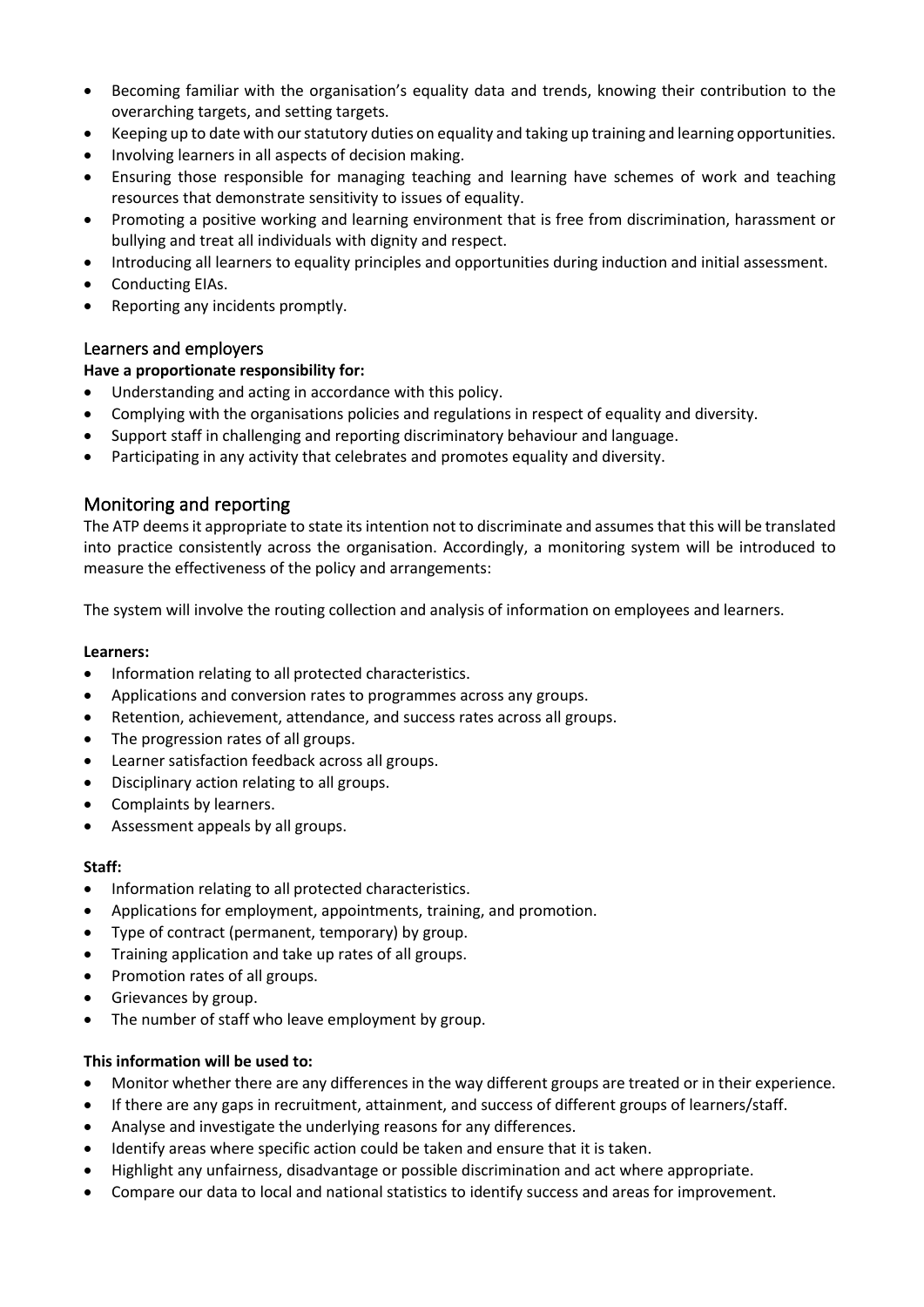• Ensure facilities remain accessible and inclusive.

We will judge our success against this policy on:

- Our progress in improving participation, retention, achievement, and success of learners
- Our progress in ensuring a positive experience and environment for all our learners measured through perception surveys
- The thoughts and perceptions of our employees measured by the results of staff and learner perception surveys and outcomes of employee consultation and communication events and systems
- Our progress in recruiting a diverse workforce
- Our progress in addressing learner recruitment

## **Complaints relating to equality**

Staff and learners will be made aware of the complaint's procedures via induction. Copies of this policy and the complaints procedure will be made available on our website, the learner's e-portfolios and in the staff handbook.

All complaints will be taken seriously, and any member of staff or learners found guilty of unlawful discrimination or harassment will be subject to disciplinary action, including where appropriate, gross misconduct.

The ATP will seek to provide a supportive environment for staff, learners or other parties who make claims of discrimination or harassment through the appropriate procedure. Any complaints will be dealt with promptly and fairly.

For those who wish to make a formal complaint, full details of how to do this can be found in our Complaints Procedure.

All incidents and complaints of an equal opportunity's nature, however informal, should be logged, anonymously if necessary, showing the nature of the complaint and any outcome. Such a record should be kept even if the individuals concerned did not wish to make the matter formal. The ATP will monitor the equality data of complainants, whenever possible and use this information to ensure that there are no discrepancies in the level or type of complaints from different equality groups.